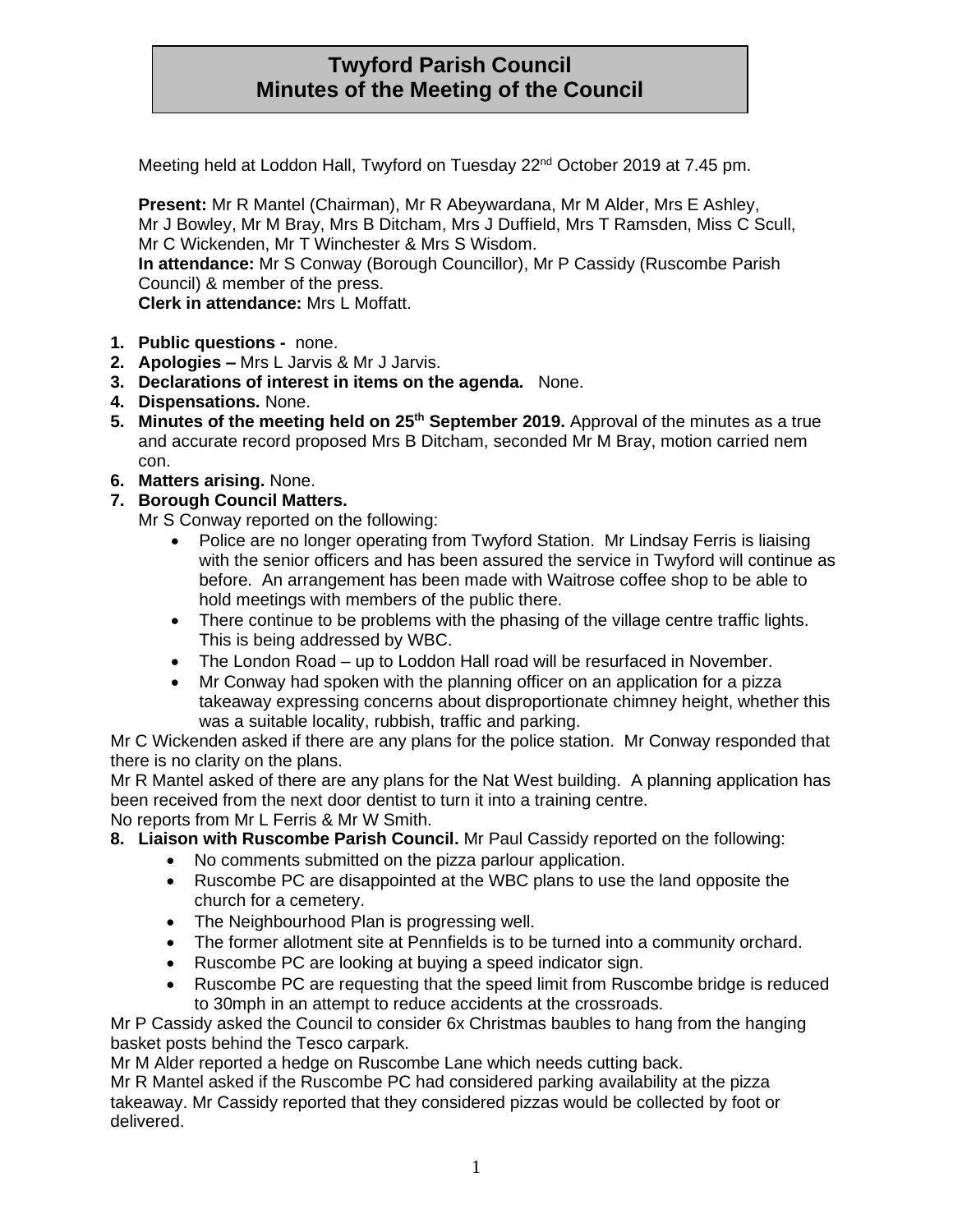## **9. Reports and to receive any recommendations from committees:**

**9.1** Planning and Amenities Committee & Neighbourhood Plan 01.10.19

Mrs B Ditcham reported on the minutes highlighting items 6.4, 7.3, 7.6, 7.9, 11 & 13.1.2.

Mr C Wickenden reported on the Neighbourhood Plan highlighting the costs detailed in the minutes. The Neighbourhood Plan public meeting will be held on 24.10.19 at The Colleton School. John Howell MP for Henley will be talking about Neighbourhood Planning and findings of the NP questionnaires will be reported. The funding application is a priority. Questionnaire results will be made available through the website. Mr Wickenden expressed his thanks to Lauren who is leaving the NP working group now that she has a new job.

**9.2** Parish Lands Committee 08.10.19 Mr J Bowley reported on the meeting minutes highlighting items 7, 8, 10.1.1, 10.2.1 & 11.3.

The committee **RECOMMEND to full Council** to approve a quote for the Twyford in Bloom Gold sign - £173.09. Motion carried unanimously.

**9.3** Finance and General Purposes Committee – no meeting held.

**9.4** Fete Committee 22.10.19 Mr M Bray reported on the fete meeting which had been held earlier on in the evening. The committee had discussed positive feedback from the fete. They are investigating possibilities for a main act. The classic car show made a good profit.

### **10. Other representatives reports**

**10.1** Meet your councillor session 14.09.19 – Mr C Wickenden reported. Three visitors attended:

- A resident requested a pedestrian crossing towards the north of the Wargrave Road to be raised at the Planning & Amenities committee.
- A resident wanted to discuss parking at the station suggested he lobby GWR.
- A resident was seeking advice on procedure to acquire a strip of land next to her house from WBC.

### **11. Clerk's report**

**11.1** Reminder of councillor training

Councillor training notes to be circulated to Ms C Scull and Mrs E Ashley.

Chairmanship training (Mr T Winchester & Mr M Alder) – 21.10.19

Facilitated action planning – all councillors – 19.11.19 - agreed for the clerk to organise the same refreshments provision.

Chairmanship training (Mr J Bowley, Mr M Bray, Mrs B Ditcham, Mr J Jarvis, Mr R Mantel, Mr C Wickenden) – 7.11.19

**11.2 Christmas tree arrangements** – volunteers required 01.12.19 - 8am for set up & 5pm for lights being switched on. Mrs E Ashley, Mr M Bray, Mrs B Ditcham, Ms C Scull & Mr C Wickenden to help with the 8am setting up.

**11.3** Mr J Jarvis & Mrs J Jarvis have resigned from the fete committee. Noted.

**12. Remembrance day arrangements** (circulated 14.10.19) – seats to be reserved for 10 councillors.

**13. Michael Firmager request to meet – Borough Liaison Forum** agreed to invite Mr Firmager to the November or January meeting.

- **14. Items to be discussed at the next meeting** none.
- **15. Correspondence (circulated to councillors by email):**

**15.1** Wokingham Children's Book Festival Information (circulated 02.10.19) Noted.

**15.2** Thames Valley Police – Remembrance Sunday (circulated 03.10.19) Noted.

**15.3** Invitation to attend CCB AGM & Conference 7th Nov 2019 (circulated 07.10.19) Noted. Ms Scull commented that training should be made more available in the evenings for working councillors.

**15.4** Sports Awards Invite 2019 21.11.19 (circulated 04.10.1) & specific invitation to Chairman. Noted.

**15.5** Wokingham Borough Libraries Newsletter October 2019 (circulated 04.10.19). Noted.

**15.6** Action for All E-Bulletin [1] (circulated 04.10.19). Noted.

**15.7** Ruscombe Parish Council meeting Wednesday 2nd October 2019 (circulated 04.10.19). Noted.